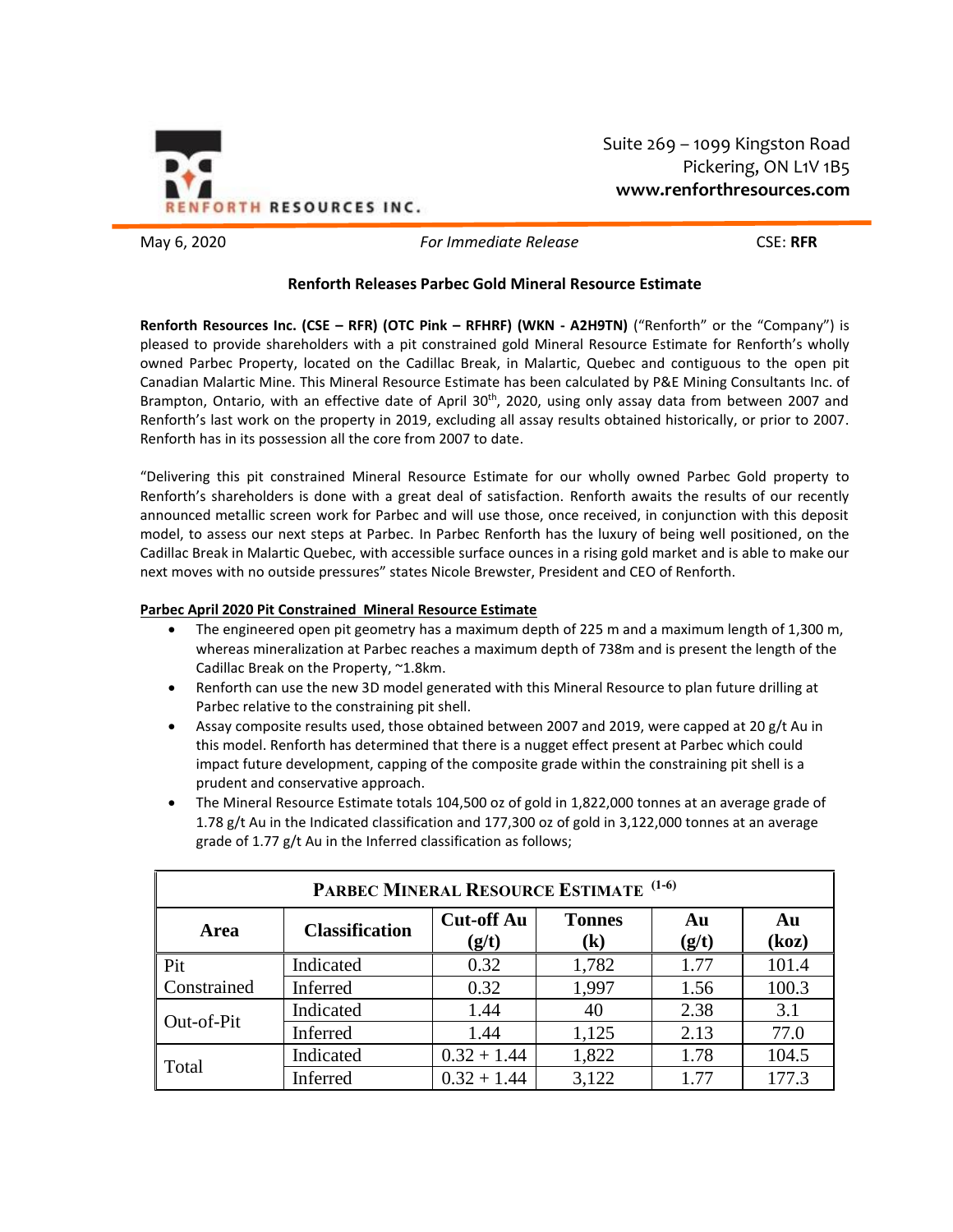*1) Mineral Resources which are not Mineral Reserves do not have demonstrated economic viability. The estimate of Mineral Resources may be materially affected by environmental, permitting, legal, title, taxation, socio-political, marketing, or other relevant issues.*

*2) The Inferred Mineral Resource in this estimate has a lower level of confidence than that applied to an Indicated Mineral Resource and must not be converted to a Mineral Reserve. It is reasonably expected that the majority of the Inferred Mineral Resource could be upgraded to an Indicated Mineral Resource with continued exploration.* 

*3) The Mineral Resources in this report were estimated using the Canadian Institute of Mining, Metallurgy and Petroleum (CIM), CIM Standards on Mineral Resources and Reserves, Definitions and Guidelines prepared by the CIM Standing Committee on Reserve Definitions and adopted by the CIM Council.*

*4) Historically mined areas were depleted from the Mineral Resource model.*

*5.) The pit constrained Au cut-off grade of 0.32 g/t Au was derived from US\$1,450/oz Au price, 0.75 US\$/C\$ exchange rate, 95% process recovery, C\$17/t process cost and C\$2/t G&A cost. The constraining pit optimization parameters were C\$2.50/t mineralized mining cost, \$2/t waste mining cost, \$1.50/t overburden mining cost and 50 degree pit slopes.*

*6.) The out of pit Au cut-off grade of 1.44 g/t Au was derived from US\$1,450/oz Au price, 0.75 US\$/C\$ exchange rate, 95% process recovery, C\$66/t mining cost, C\$17/t process cost and C\$2/t G&A cost. The out of pit Mineral Resource grade blocks were quantified above the 1.44 g/t Au cut-off, below the constraining pit shell and within the constraining mineralized wireframes. Additionally, only groups of blocks that exhibited continuity and reasonable potential stope geometry were included. All orphaned blocks and narrow strings of blocks were excluded. The longhole stoping with backfill method was assumed for the out of pit Mineral Resource Estimate calculation.*

Renforth would like to offer readers of this press release an understanding of the meaning of the Indicated and the Inferred Mineral Resource classifications. In both instances the gold ounces stated are verified to the satisfaction of the Qualified Person who authored the Mineral Resource Estimate. The difference is the level of confidence the author of the Mineral Resource Estimate has regarding the likelihood of mining, as stated in bullet #2 above the level of confidence is lower in the Inferred classification than the Indicated, it is reasonable to expect that with some amount of additional exploration Inferred ounces can be mined, whereas the Indicated ounces do not require any additional exploration, in the opinion of the Qualified Person.

### **Parbec Mineral Resource Gold Price and Cut-Off Grade Sensitivity**

• The tonnes, gold grade and contained ounces within and outside of the engineered pit shell are sensitive to an increase or decrease in their respective numbers based upon the price of gold used in the economic calculations which constrain the pit shell. In the same way a change in the price of gold used can lower or increases the gold cut-off grade used in the calculation for the Mineral Resource Estimate sensitivity, as shown below.

| <b>SENSITIVITY OF PARBEC PIT CONSTRAINED MINERAL RESOURCE ESTIMATE</b> |                            |                              |                           |             |             |
|------------------------------------------------------------------------|----------------------------|------------------------------|---------------------------|-------------|-------------|
| <b>Classification</b>                                                  | <b>Cut-off Au</b><br>(g/t) | Au Price*<br>$US\frac{5}{2}$ | <b>Tonnes</b><br>$\bf(k)$ | Au<br>(g/t) | Au<br>(koz) |
| Indicated                                                              | 0.36                       | 1,300                        | 1,717                     | 1.80        | 99.3        |
|                                                                        | 0.34                       | 1,375                        | 1,751                     | 1.78        | 100.3       |
|                                                                        | 0.32                       | 1,450                        | 1,782                     | 1.77        | 101.4       |
|                                                                        | 0.30                       | 1,525                        | 1,809                     | 1.76        | 102.1       |
|                                                                        | 0.29                       | 1,600                        | 1,840                     | 1.74        | 102.9       |
| Inferred                                                               | 0.36                       | 1,300                        | 1,820                     | 1.57        | 92.0        |
|                                                                        | 0.34                       | 1,375                        | 1,907                     | 1.57        | 96.1        |
|                                                                        | 0.32                       | 1,450                        | 1,997                     | 1.56        | 100.3       |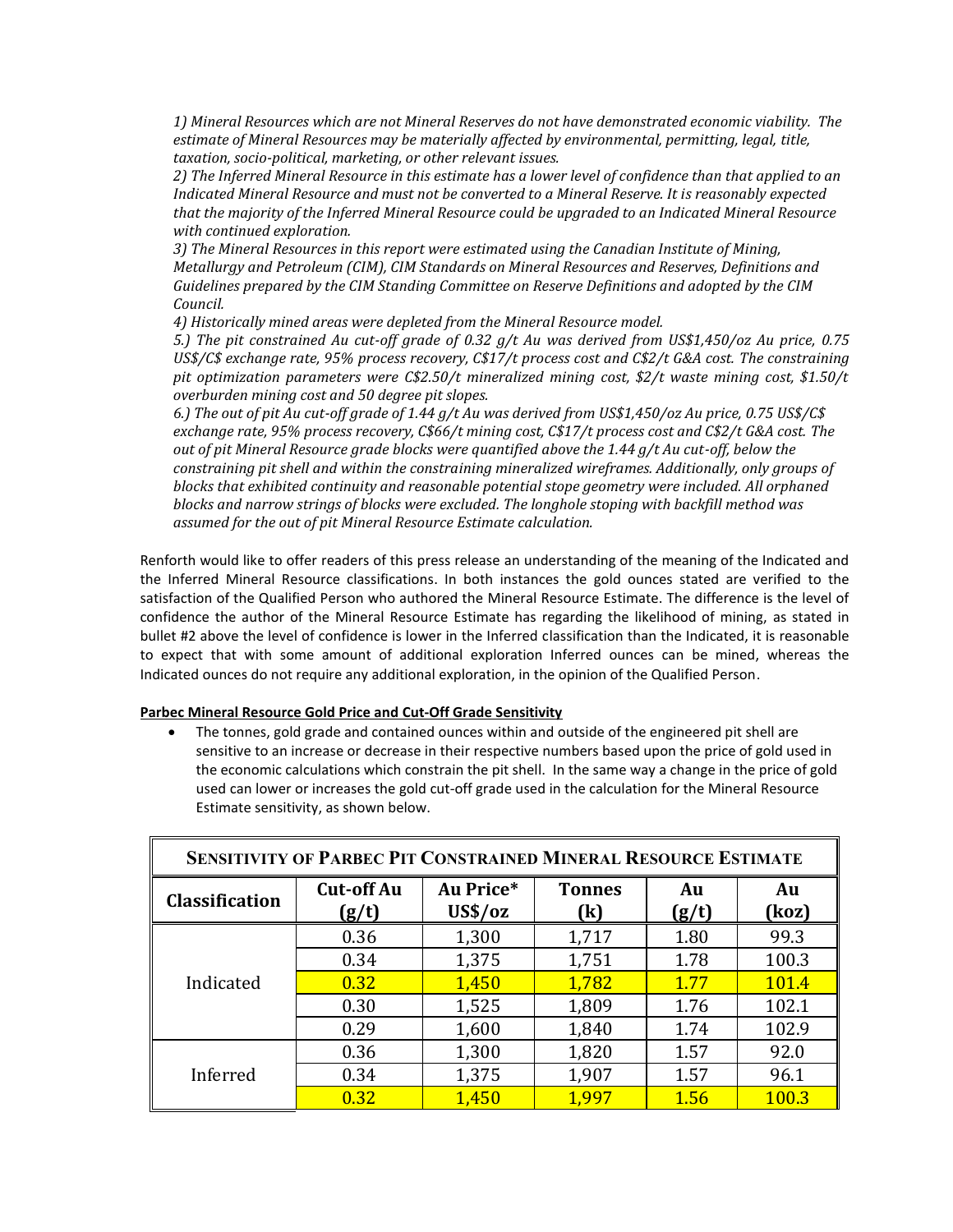| <b>SENSITIVITY OF PARBEC PIT CONSTRAINED MINERAL RESOURCE ESTIMATE</b> |                            |                      |                      |             |             |
|------------------------------------------------------------------------|----------------------------|----------------------|----------------------|-------------|-------------|
| <b>Classification</b>                                                  | <b>Cut-off Au</b><br>(g/t) | Au Price*<br>US\$/oz | <b>Tonnes</b><br>lk) | Au<br>(g/t) | Au<br>(koz) |
|                                                                        | 0.30                       | 1,525                | 2,086                | 1.56        | 104.3       |
|                                                                        | በ 29                       | 000 <sub>1</sub>     | 2,167                | 1.55        | 107.7       |

*\*Au price used to determine Au cut-off grade for Resource Estimate sensitivity analysis.*

| <b>SENSITIVITY OF PARBEC OUT OF PIT MINERAL RESOURCE ESTIMATE</b> |                            |                              |                           |             |             |
|-------------------------------------------------------------------|----------------------------|------------------------------|---------------------------|-------------|-------------|
| <b>Classification</b>                                             | <b>Cut-off Au</b><br>(g/t) | Au Price*<br>$US\frac{5}{2}$ | <b>Tonnes</b><br>$\bf(k)$ | Au<br>(g/t) | Au<br>(koz) |
| Indicated                                                         | 1.61                       | 1,300                        | 41                        | 2.68        | 3.6         |
|                                                                   | 1.52                       | 1,375                        | 41                        | 2.52        | 3.3         |
|                                                                   | 1.44                       | 1,450                        | 40                        | 2.38        | 3.1         |
|                                                                   | 1.37                       | 1,525                        | 43                        | 2.26        | 3.1         |
|                                                                   | 1.31                       | 1,600                        | 45                        | 2.15        | 3.1         |
| Inferred                                                          | 1.61                       | 1,300                        | 972                       | 2.28        | 71.4        |
|                                                                   | 1.52                       | 1,375                        | 1,052                     | 2.21        | 74.6        |
|                                                                   | 1.44                       | 1,450                        | 1,125                     | 2.13        | 77.0        |
|                                                                   | 1.37                       | 1,525                        | 1,201                     | 2.06        | 79.5        |
|                                                                   | 1.31                       | 1,600                        | 1,243                     | 2.01        | 80.5        |

*\*Au price used to determine Au cut-off grade for Resource Estimate sensitivity analysis*

This Mineral Resource Estimate has been prepared as a result of a continuous disclosure review, at the request of Staff of the OSC, and supersedes the previous, Oct. 2018, Mineral Resource Estimate. This Mineral Resource Estimate, unlike the prior estimate, has been prepared on the basis of a constraining open pit shell.

Technical information in this press release was reviewed and approved by Eugene Puritch P.Eng, FEC, CET, President of P&E Mining Consultants Inc. and an independent "Qualified Person" pursuant to the requirements specified in NI 43-101.

For further information please contact: Renforth Resources Inc. Nicole Brewster President and Chief Executive Officer T:416-818-1393 E: nicole@renforthresources.com #269 – 1099 Kingston Road, Pickering ON L1V 1B5

### **ABOUT RENFORTH**

Renforth Resources Inc. is a Toronto-based gold exploration company with five wholly owned surface gold bearing properties located in the Provinces of Quebec and Ontario, Canada.

In Quebec Renforth holds the New Alger and Parbec Properties, in the Cadillac and Malartic gold camps respectively, with gold present at surface and to some depth, located on the Cadillac Break. In both instances' additional gold bearing structures, other than the Cadillac Break, have been found on each property and require additional exploration. Renforth also holds Malartic West, contiguous to the western boundary of the Canadian